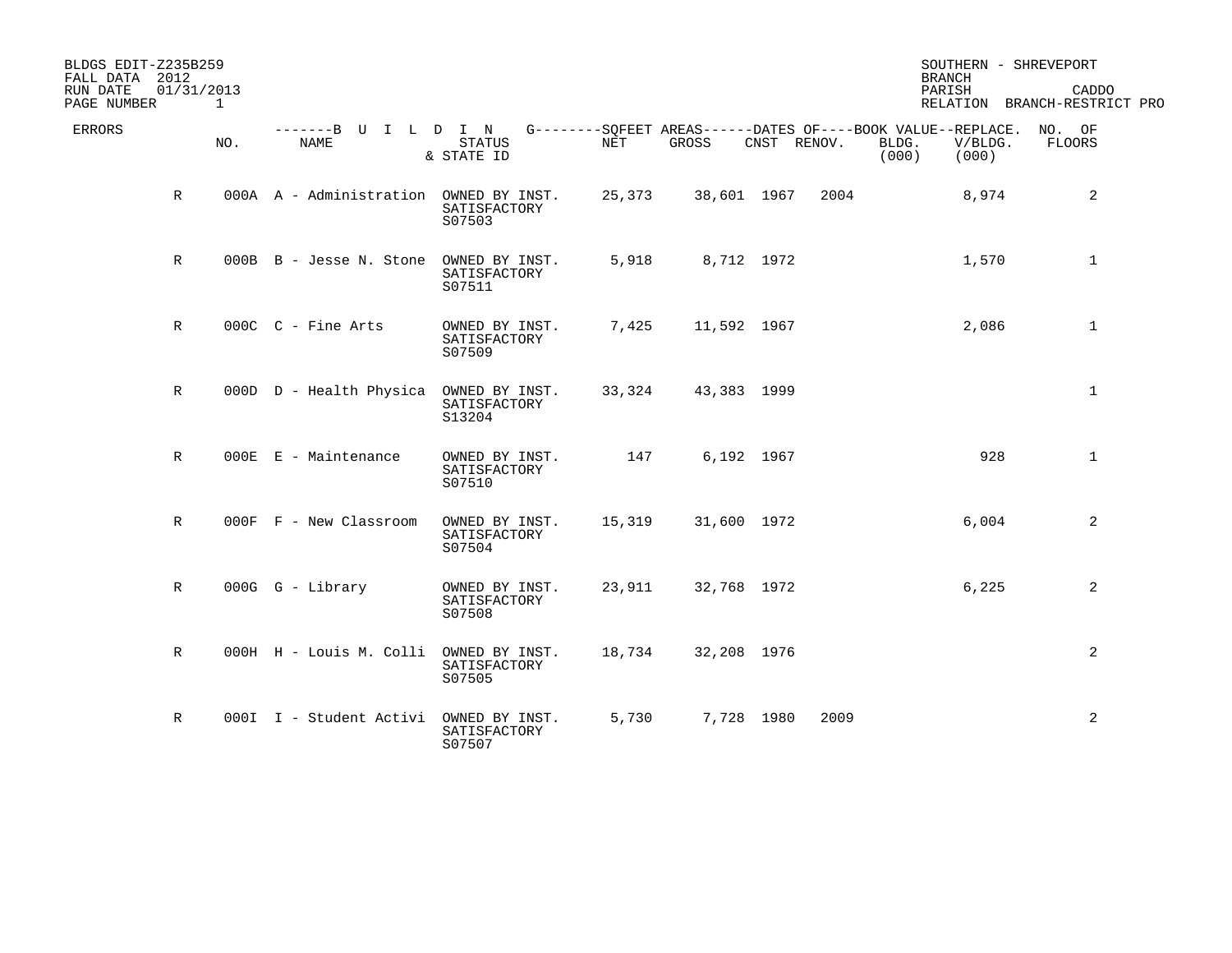| BLDGS EDIT-Z235B259<br>2012<br>FALL DATA |              |      |                              |                                          |        |             | SOUTHERN - SHREVEPORT<br><b>BRANCH</b>                                        |                |                           |                              |
|------------------------------------------|--------------|------|------------------------------|------------------------------------------|--------|-------------|-------------------------------------------------------------------------------|----------------|---------------------------|------------------------------|
| RUN DATE<br>PAGE NUMBER                  | 01/31/2013   | 2    |                              |                                          |        |             |                                                                               |                | PARISH<br><b>RELATION</b> | CADDO<br>BRANCH-RESTRICT PRO |
| <b>ERRORS</b>                            |              | NO.  | $-----B$<br>U<br><b>NAME</b> | I N<br>D.<br><b>STATUS</b><br>& STATE ID | NET    | GROSS       | G--------SQFEET AREAS------DATES OF----BOOK VALUE--REPLACE.<br>CNST<br>RENOV. | BLDG.<br>(000) | V/BLDG.<br>(000)          | NO. OF<br>FLOORS             |
|                                          | $\mathbb{R}$ | 000J | J - University Pol           | OWNED BY INST.<br>SATISFACTORY<br>S07506 | 1,407  | 1,800 1976  |                                                                               |                | 270                       | 1                            |
|                                          | $\mathbb{R}$ |      | 000K K - Shipping and R      | OWNED BY INST.<br>SATISFACTORY<br>S12069 | 4,266  | 5,000 1995  |                                                                               |                | 700                       | 1                            |
| L<br>$\circ$                             | R            |      | 000L L -Bus & Community      | OWNED BY INST.<br>SATISFACTORY           | 4,838  | 6,633       | 2009                                                                          |                | 1,200                     | $\mathbf{1}$                 |
|                                          |              | 000M |                              | OWNED BY INST.<br>SATISFACTORY<br>S15913 | 6,986  | 8,970       | 2009                                                                          | 1,500          | 1,500                     | 1                            |
| $\circ$                                  |              |      | 000X X - Metro Center        | LEASED<br>SATISFACTORY                   | 48,184 | 83,032 1910 |                                                                               |                |                           | 6                            |